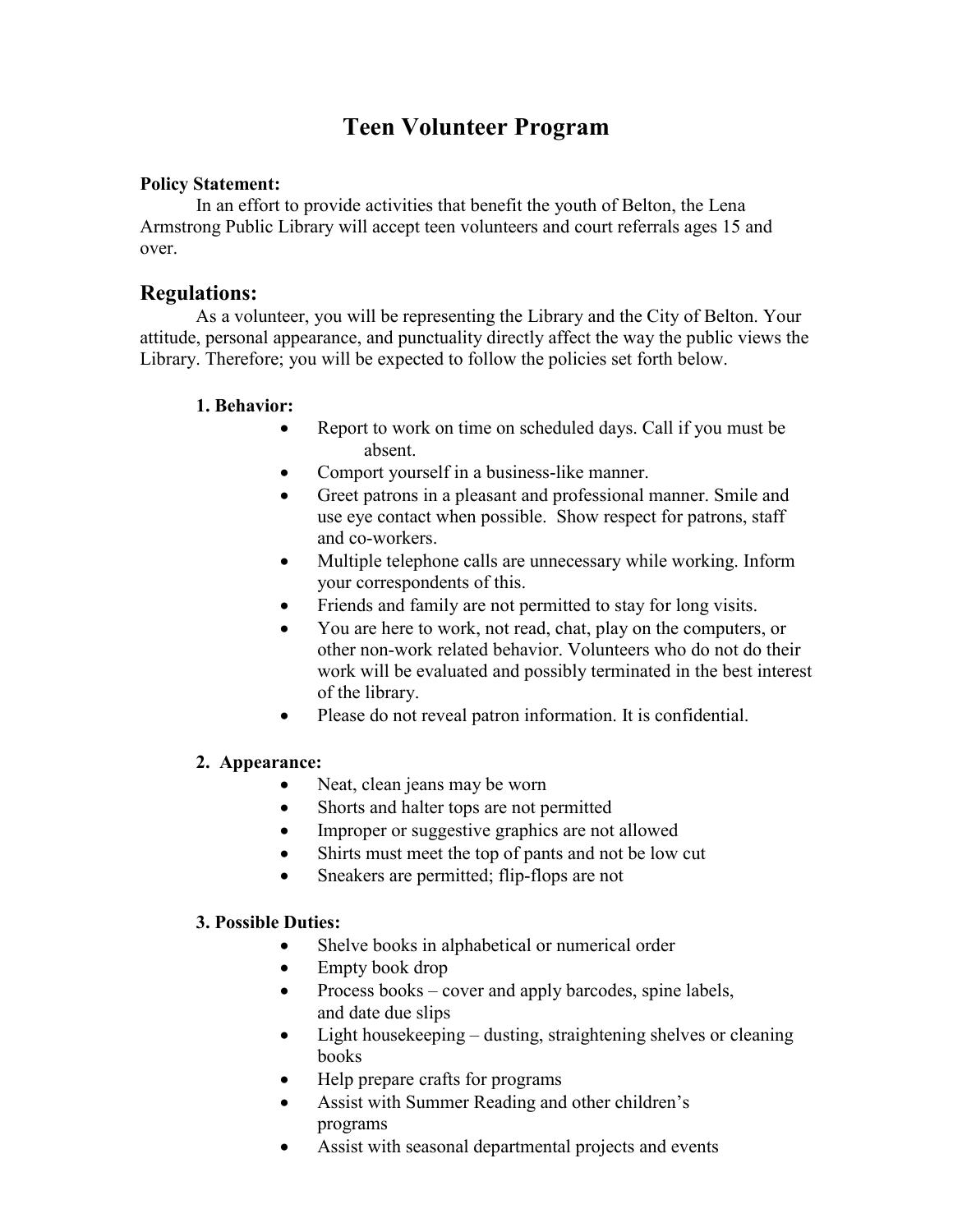## **4. Benefits of volunteering:**

- Contribute to your community
- Gain work experience for future jobs
- Show community involvement
- Fulfill you school's community service requirements
- Meet new people

### **5. Orientation:**

.

• Attendance at an orientation meeting is mandatory for all Summer Reading volunteers.

## **Thank you for your interest!**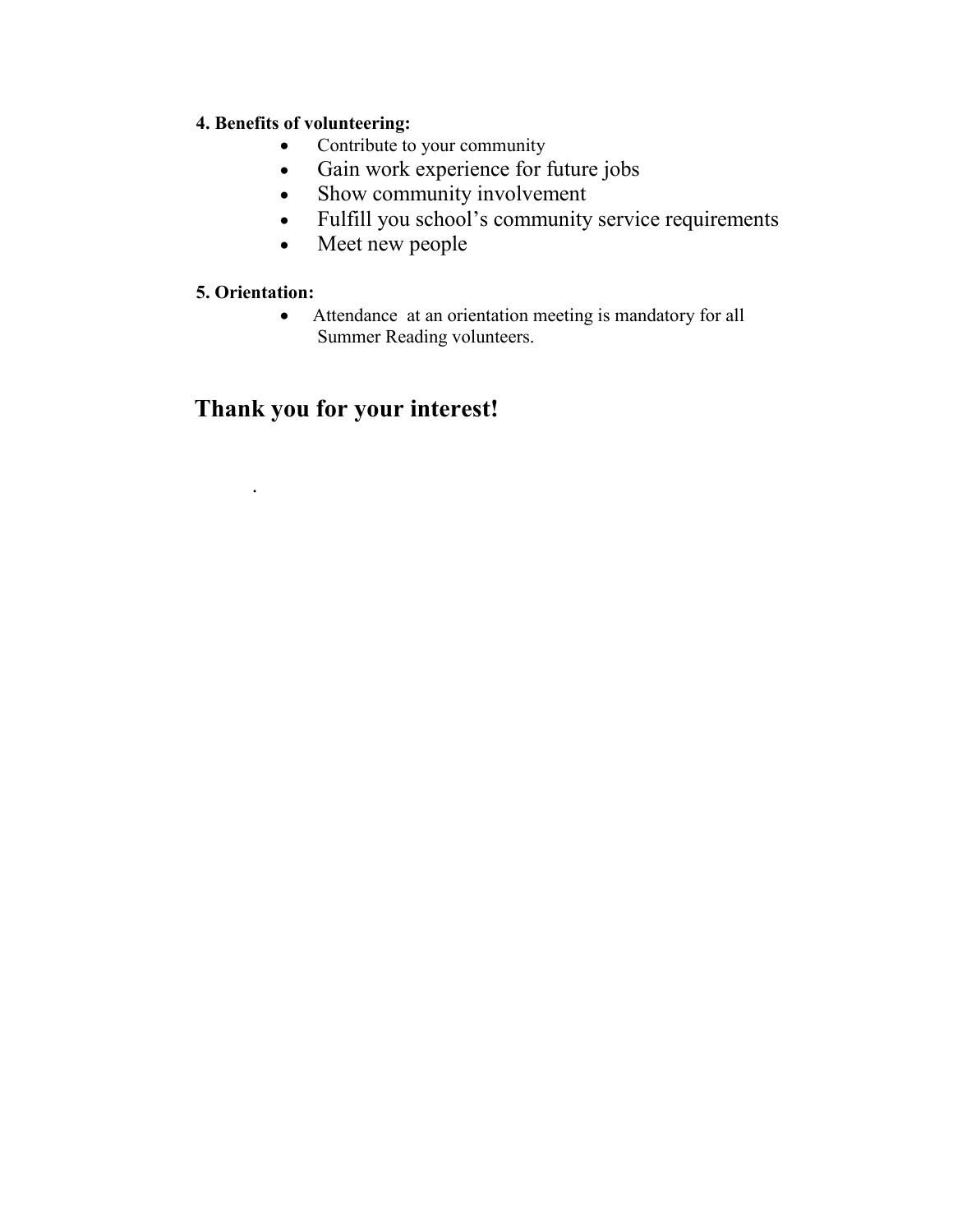# **TEEN VOLUNTEER APPLICATION Lena Armstrong Public Library**

| Name $\frac{1}{\sqrt{1-\frac{1}{2}}\left(1-\frac{1}{2}\right)}$                  | Date            |
|----------------------------------------------------------------------------------|-----------------|
| Address                                                                          |                 |
| Home Phone                                                                       | Cell #          |
|                                                                                  |                 |
| <b>Emergency Contact</b>                                                         |                 |
|                                                                                  |                 |
|                                                                                  |                 |
| Home Phone                                                                       |                 |
| <b>Education</b>                                                                 |                 |
|                                                                                  |                 |
| Year Full Time                                                                   | Part Time       |
| Teacher Reference                                                                | Teacher's Phone |
| School or Community Activities                                                   |                 |
| ,我们也不能在这里的时候,我们也不能在这里的时候,我们也不能会在这里的时候,我们也不能会在这里的时候,我们也不能会在这里的时候,我们也不能会在这里的时候,我们也 |                 |
| <b>Employment Category</b><br>List any current/past jobs you have held:          |                 |
|                                                                                  | Dates           |
|                                                                                  |                 |
| 2. Worked for:                                                                   | Dates           |
|                                                                                  |                 |